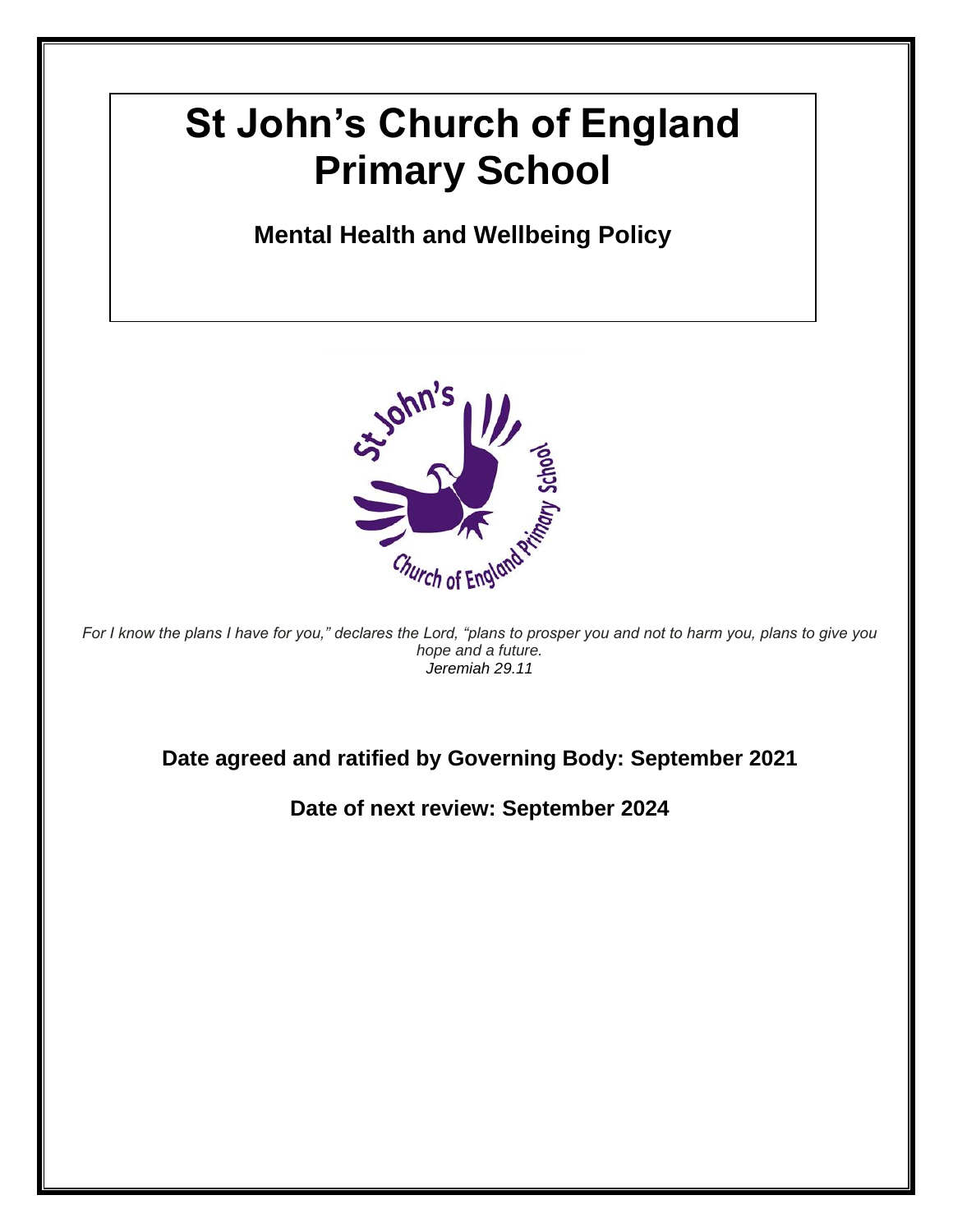# **Key Contact Personnel in School**

All staff have a responsibility to promote the mental health of pupils. Staff with a specific remit with regards to mental health and wellbeing include:

| Name & Role                          | <b>Wellbeing &amp; Mental Health Responsibilities</b>      |  |
|--------------------------------------|------------------------------------------------------------|--|
| <b>Kirsty Pellant</b>                | Lead DSL, Mental Health and Emotional Wellbeing Lead, PSHE |  |
| <b>Head of Inclusion and Welfare</b> | Team                                                       |  |
| <b>Lesley Ogle</b>                   | <b>DSL</b>                                                 |  |
| <b>Acting Headteacher</b>            |                                                            |  |
| <b>Kirsty Minnett</b>                | Deputy DSL, PSHE Team                                      |  |
| <b>SENDCo</b>                        |                                                            |  |
| <b>Tasha Gillett</b>                 | Deputy DSL, PSHE Team                                      |  |
| <b>Assistant Headteacher KS2</b>     |                                                            |  |
| Kylie Hodge                          | <b>Deputy DSL</b>                                          |  |
| <b>Assistant Headteacher EYFS</b>    |                                                            |  |
| <b>Veronica Pellant</b>              | Deputy DSL                                                 |  |
| <b>FLO</b>                           |                                                            |  |
| Bev Johnson                          | Deputy DSL, CPD Lead                                       |  |
| PA to Headteacher                    |                                                            |  |
| <b>Elena Garrett</b>                 | Deputy DSL                                                 |  |
| Librarian &                          |                                                            |  |
| Joe Christmas                        | <b>Deputy DSL</b>                                          |  |
| <b>Forest School Leader</b>          |                                                            |  |
| <b>Harriet Miller</b>                | <b>PSHE Team</b>                                           |  |
| <b>Class Teacher</b>                 |                                                            |  |
| Kat Sanger                           | <b>PSHE Team</b>                                           |  |
| <b>Class Teacher</b>                 |                                                            |  |

In addition, there are 12 trained first aiders in the school.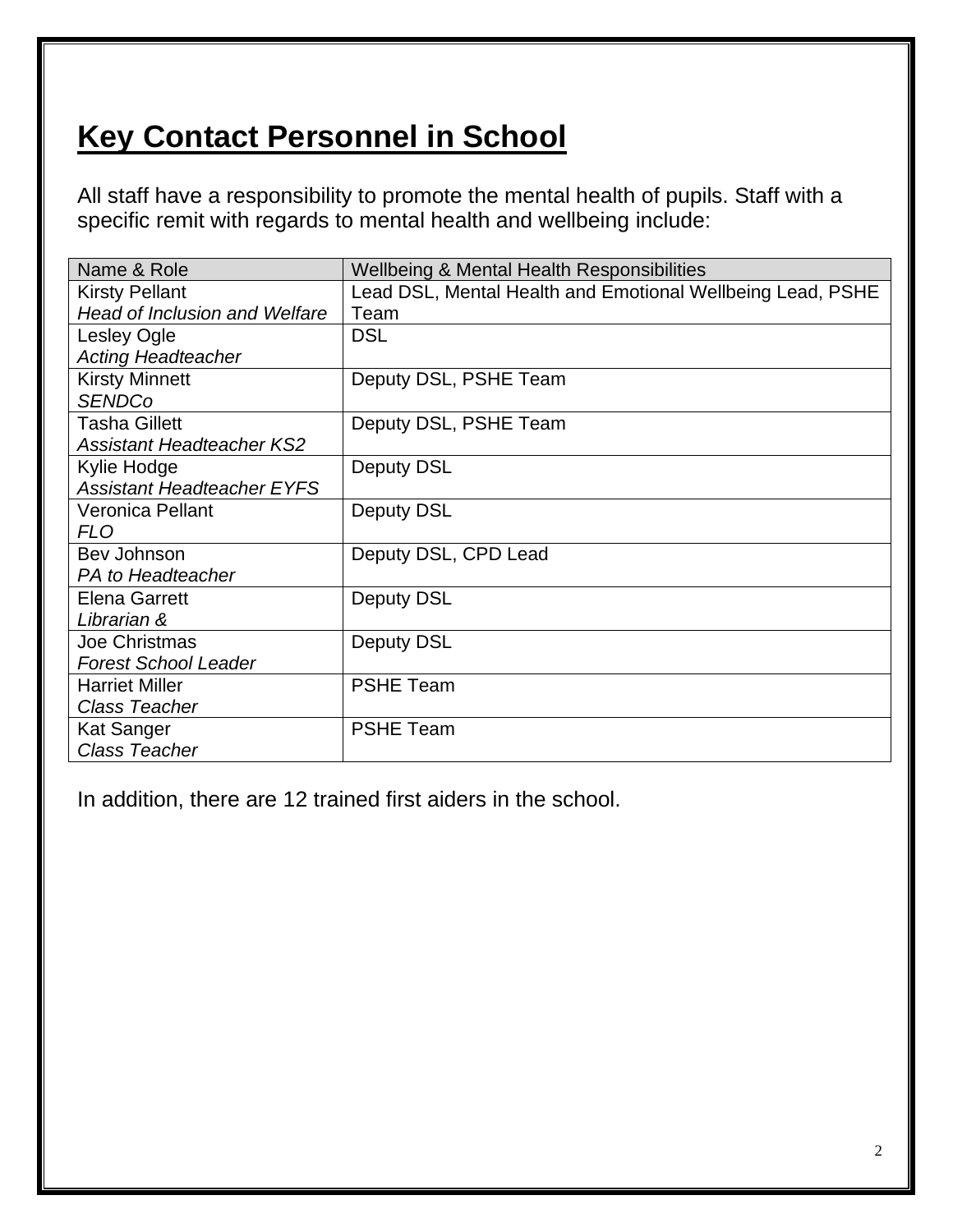### **Contents**

|     |                                               | Page no |
|-----|-----------------------------------------------|---------|
| 1.  | <b>Policy Statement &amp; Aims</b>            | 4       |
| 2.  | Support for Mental Health & Wellbeing         | 5       |
| 3.  | Educational & Pastoral Provision & Approaches | 6       |
| 3.1 | <b>Individual Care Plans</b>                  | 6       |
| 3.2 | Teaching about Mental Health & Wellbeing      | 6       |
| 3.3 | Signposting                                   | 6       |
| 4.  | <b>Warning Signs</b>                          | 6       |
| 5.  | Managing disclosures                          |         |
| 5.1 | Concerns About a Colleague                    |         |
| 5.2 | Confidentiality                               |         |
| 5.3 | Sharing disclosures with parents              | 8       |
| 5.4 | <b>Supporting Peers</b>                       | 9       |
| 6.  | Training                                      | 9       |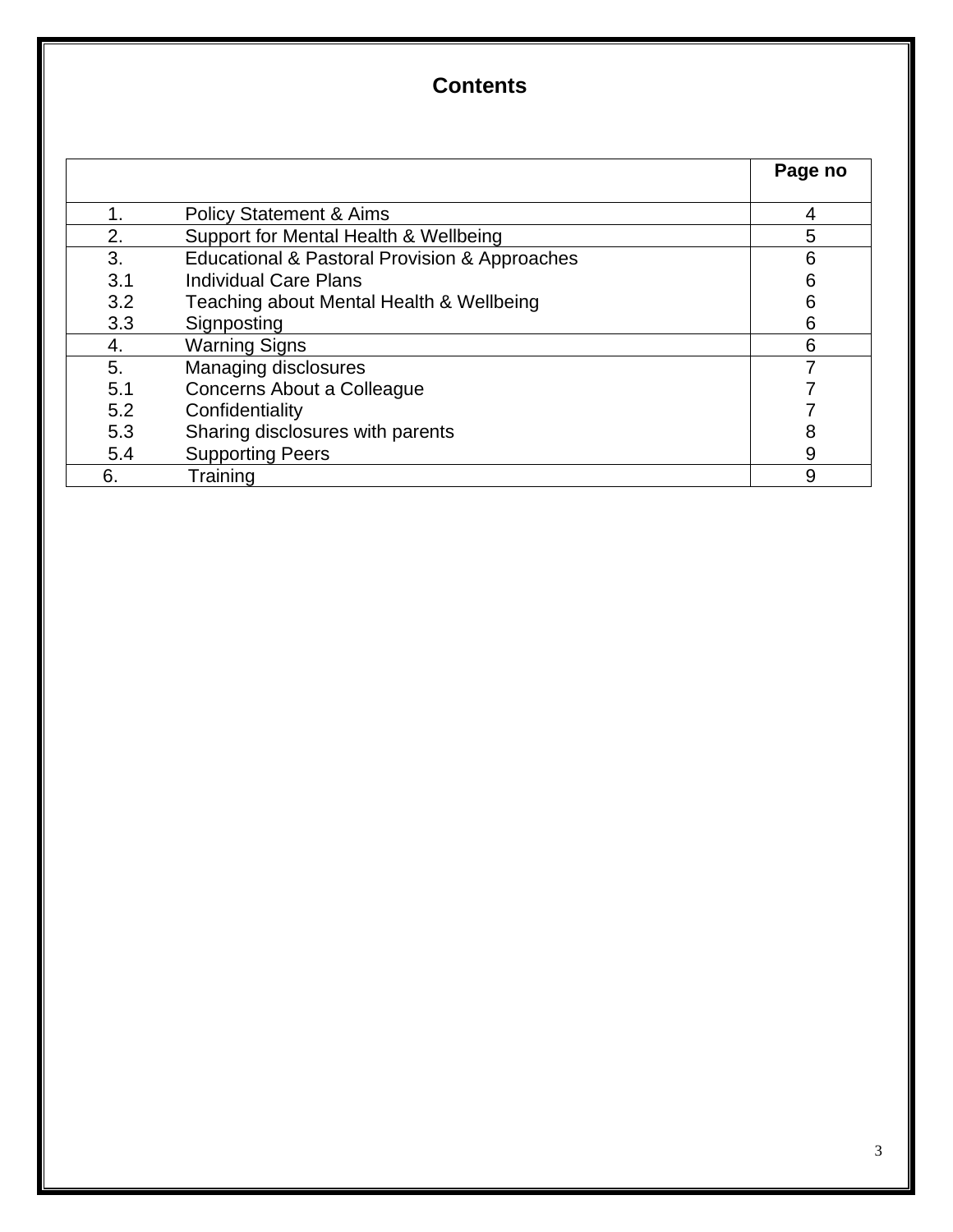#### **1.Policy Statement & Aims**

This policy should be read in conjunction with our medical policy in cases where a pupil's mental health and wellbeing overlaps with or is linked to a medical issue and the SEND policy where a pupil has an identified special educational need.

This document describes the school's approach to promoting positive mental health and wellbeing. This policy is intended as guidance for all staff including non-teaching staff and governors.

At St John's our Christian vision shapes all we do from the nurturing that we show the children to the compassion, care and understanding that we show each other. We aim to promote positive mental health and wellbeing for every member of our staff and pupil body.

*Mental health is a state of well-being in which every individual realises his or her own potential, can cope with the normal stresses of life, can work productively and fruitfully, and is able to make a contribution to her or his community. (World Health Organization)*

The policy aims to:

- Promote positive mental health and wellbeing for all pupils, staff and associated school community
- Increase understanding and awareness of common mental health issues
- Alert staff to early warning signs of poor mental health and wellbeing
- Identify the support for staff working with young people with mental health and wellbeing issues
- Highlight the key indicators of poor mental health and wellbeing and the support available to pupils suffering mental ill health and their peers and parents/carers

#### **Concerns about the mental health or wellbeing of a pupil**

Any member of staff who is concerned about the mental health or wellbeing of a pupil should speak to the Head of Inclusion and Welfare in the first instance. If there is a fear that the pupil is in danger of immediate harm, then the normal child protection procedures should be followed with an immediate referral to the Designated Safeguarding Lead (DSL) or Headteacher. If the pupil presents a medical emergency, then the normal procedures for medical emergencies should be followed, including alerting the first aid staff and contacting the emergency services if necessary.

Where a referral to CAMHS is appropriate, this will be led and managed by Head of Inclusion and Welfare or SENDCo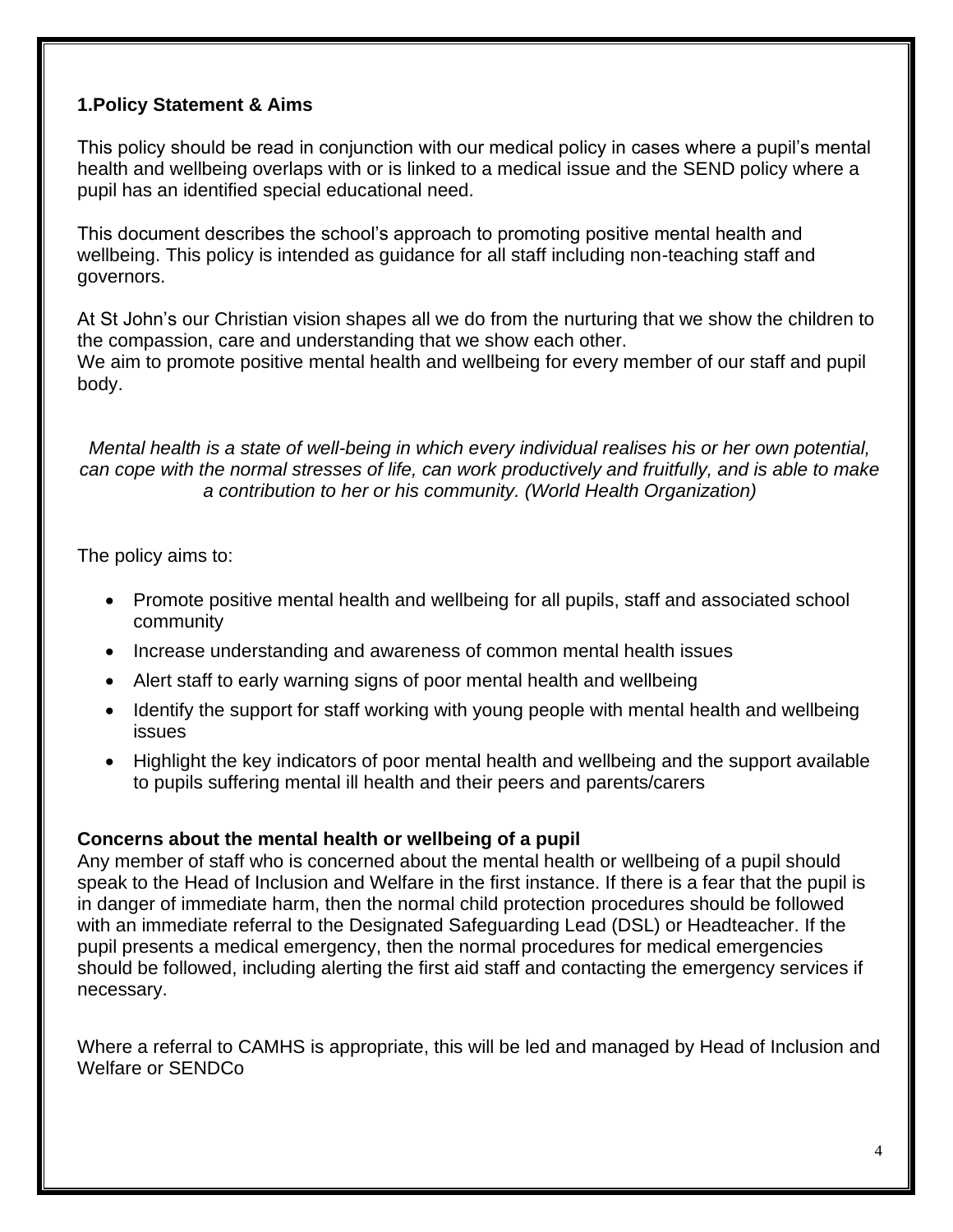#### 2. **Support for Mental Health & Wellbeing**

We support our pupils, staff and parents using a range of approaches:

#### **For our Children…**

- *Head of Inclusion & Welfare:* focuses on the welfare aspect of our community within education
- *Family Liaison Officers (FLOs) x2*: offering help and support to our children and parents.
- *Mental Health First Aiders*: A number of staff are trained as Mental Health First Aiders
- *Counsellor & Creative Arts Therapist*: working on an individual, group and class basis with the children
- *School Ethos*: encouraging mindfulness, emotional resilience and positivity strategies as well as supporting key transitions.

#### **For our staff…**

- *Counsellor:* offering support for staff and an independent listening ear to discuss professional and/or personal concerns they may have that are having a negative impact on their wellbeing and mental health.
- *Wellbeing Breakfasts:* termly staff are offered a free breakfast offering them time to socialist with their colleagues in an informal manner.
- *Wellbeing Champions*: with a focus on championing wellbeing and positive mental health and establishing and leading a range of collegiate activities e.g., events, games and challenges.
- *Wellbeing Literature:* signposting to, and the provision of, a range of articles and texts on the topic of wellbeing and mental health
- *Staff Development:* signposting and offering staff a range of development linked to wellbeing and mental health
- *Allocated Staff Governor:* a named governor with oversight of staff wellbeing and mental health alongside an area on monitoring forms to comment on workload and wellbeing for all governor monitoring visits.

#### **For our Governing Body…**

- *Training:* all Governors are invited to whole school training
- *Governor Support*: an allocated administrative support for governors is available to support their administrative needs as well as to provide support and refreshments at governance meetings.

#### **For parents…**

- *FLO (x2):* supporting parents as and when they require.
- *School Facebook Page*: highlighting advice and tips regarding mental health and wellbeing to support parents
- *Mental Health Support Team*: providing group work for parents of children with communication difficulties or who are suffering issues of self-harm, anxiety etc.

In addition to promoting positive mental health and wellbeing, we aim to recognise and respond to need as it arises. By developing and implementing practical, relevant and effective mental health and wellbeing policies and procedures we can promote a safe and stable environment for pupils affected both directly and indirectly by mental health and wellbeing issues.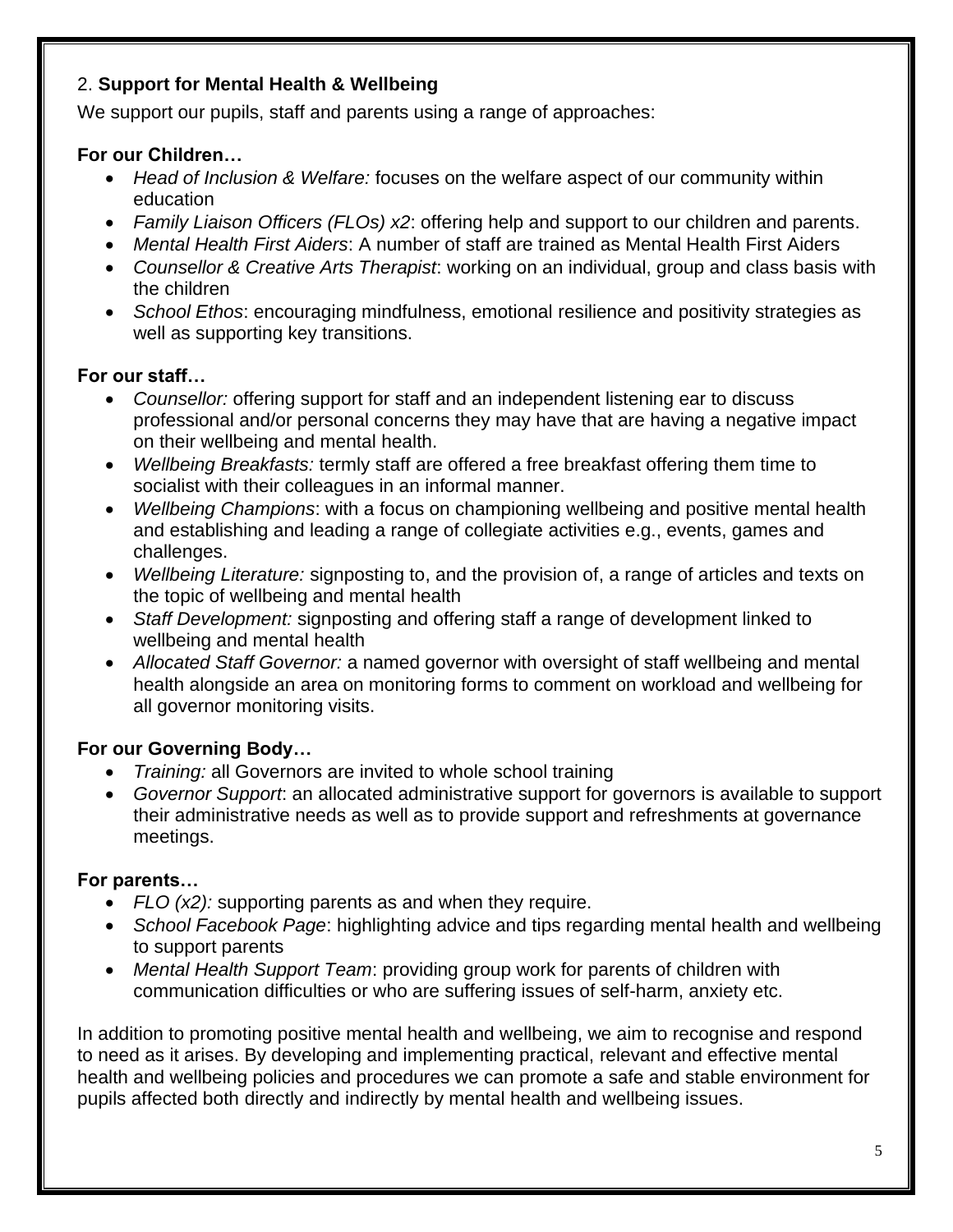#### **3. Educational and Pastoral Provision and Approaches**

The following approaches should normally be followed and/or engaged with by teaching and nonteaching staff as appropriate in order to support both the educational and pastoral development of our children.

#### **3.1 Individual Care Plans**

It is helpful to draw up an individual care plan for pupils causing concern or who receives a diagnosis pertaining to their mental health. This plan should be drawn up involving the pupil, parents and relevant health professionals. This may include: strategies for home and school, other professionals that the pupil can gain support from and feel safe confiding in, a safety plan.

#### **3.2 Teaching about Mental Health and Wellbeing**

The skills, knowledge and understanding needed by our pupils to keep themselves and others physically and mentally healthy and safe are included as part of our developmental PSHE curriculum.

The specific lesson content is determined by pupil voice, cohort needs and current trends or issues. There is an emphasis on enabling pupils to develop the skills, knowledge, understanding, language and confidence to seek help, as needed, for themselves or others.

We follow the PSHE Association Guidance to ensure that we teach mental health and emotional wellbeing issues in a safe and sensitive manner which helps rather than harms.

#### **3.3 Signposting**

We ensure that staff, pupils and parents are aware of sources and types of support within school and the local community, who it is aimed at and how to access it.

We display relevant sources of support in communal areas and toilets and will regularly highlight sources of support to pupils within appropriate areas of the curriculum. Whenever we highlight sources of support, we will increase the chance of pupil help-seeking by ensuring pupils understand:

- What help is available
- Who it is aimed at
- How to access it
- Reasons to access it
- What is likely to happen next

#### **4. Warning Signs**

School staff may become aware of warning signs which indicate a pupil or colleague is experiencing mental health or emotional wellbeing issues. These warning signs should always be taken seriously and staff observing any of these warning signs should communicate their concerns to the Head of Inclusion and Welfare or SENDCo.

#### **Possible warning signs include:**

- Physical signs of harm that are repeated or appear non-accidental
- Changes in eating / sleeping habits
- Increased isolation from friends or family, becoming socially withdrawn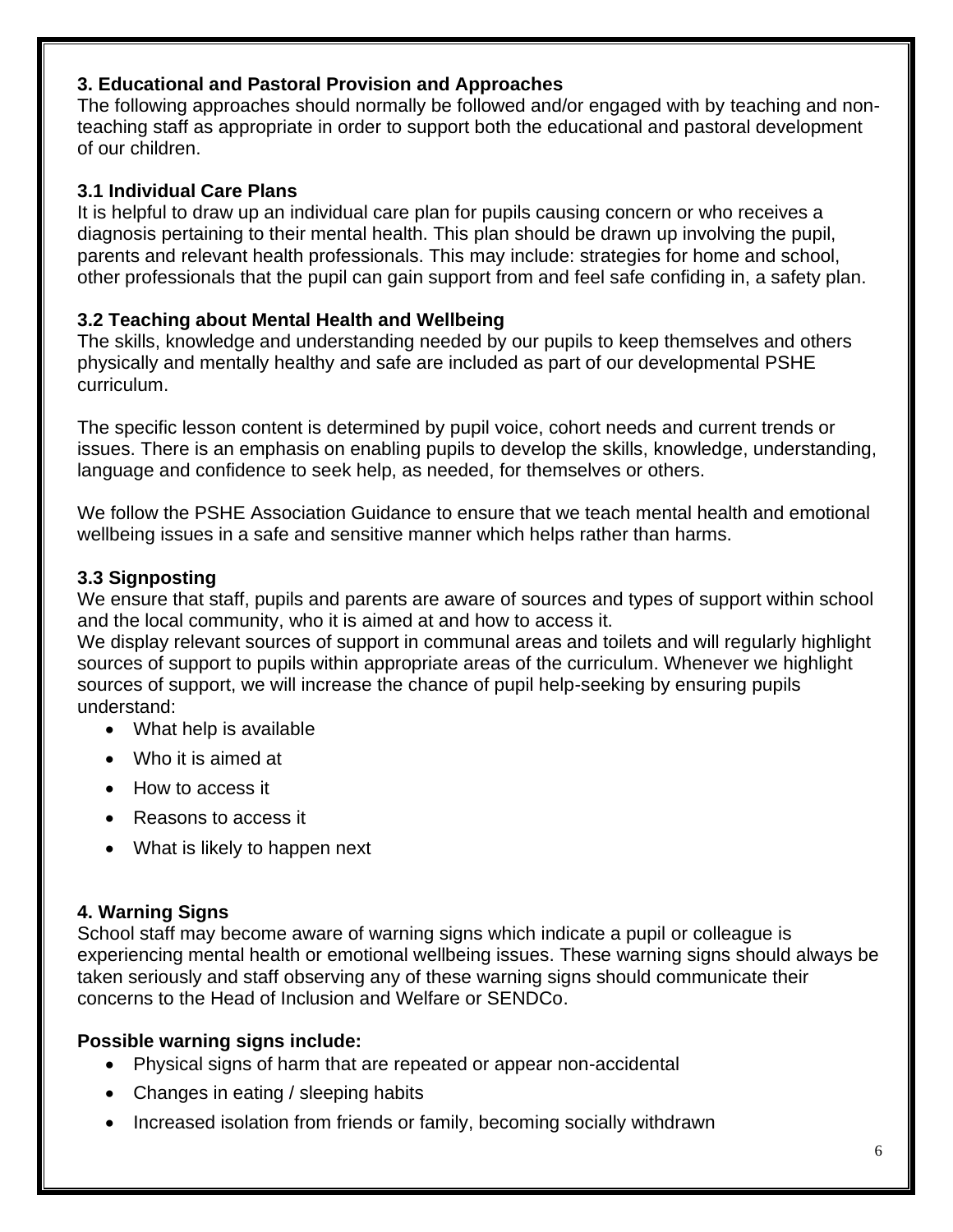- Changes in activity and mood
- Lowering of academic achievement
- Talking or joking about self-harm or suicide
- Abusing drugs or alcohol
- Expressing feelings of failure, uselessness or loss of hope
- Changes in clothing  $-$  e.g. long sleeves in warm weather
- Secretive behaviour
- Skipping PE or getting changed secretively
- Lateness to or absence from school
- Repeated physical pain or nausea with no evident cause
- An increase in lateness or absenteeism

#### **5. Managing disclosures**

A pupil may choose to disclose concerns about themselves or a friend to any member of staff therefore, all staff need to know how to respond appropriately to a disclosure.

If a pupil chooses to disclose concerns about their own mental health or that of a friend to a member of staff, the member of staff's response should always be calm, supportive and nonjudgemental.

Staff should listen, rather than advise and prioritise the pupil's emotional and physical safety over exploring 'Why?'

All disclosures should be recorded in writing on a green form. Forms should include:

- Date
- The name of the member of staff to whom the disclosure was made
- Main points from the conversation
- Agreed next steps as part of the safety plan identifying any key members of staff or family members who can be a support

This information should be shared with the Head of Inclusion & Welfare, who will store the record appropriately and offer support and advice about next steps.

#### **5.1 Concerns about a colleague**

There may be times when a member of staff has concerns about the wellbeing and/or mental health of a colleague. This should not be ignored. Any member of staff who has such concerns should inform The Head of Inclusion and Welfare of their concerns.

#### **5.2 Confidentiality**

We should be honest with regards to the issue of confidentiality. If we feel it is necessary for us to pass our concerns about a pupil on then we should discuss with the pupil:

- Who we are going to talk to
- What we are going to tell them
- Why we need to tell them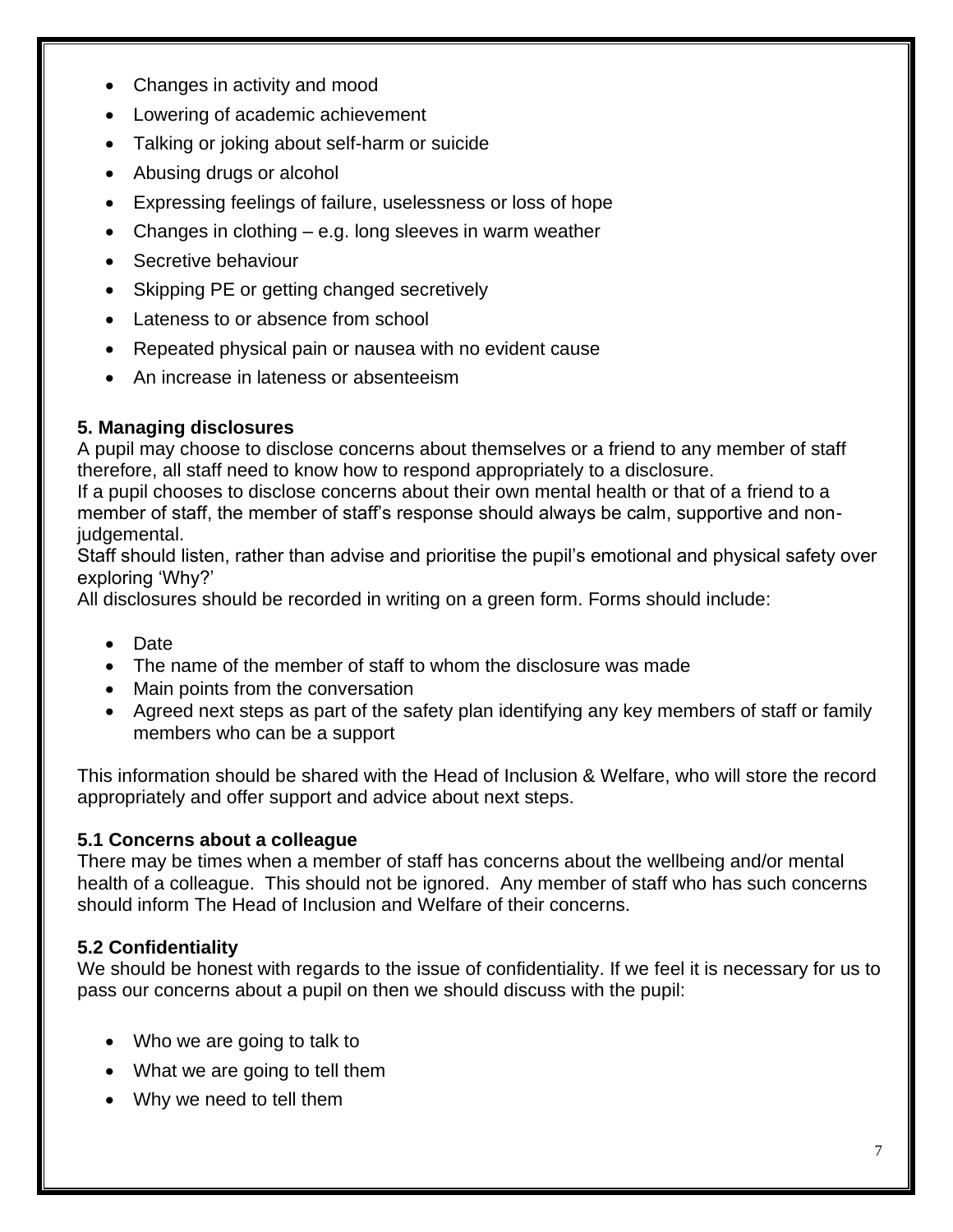We should never share information about a pupil/colleague without first telling them. Ideally, we would receive their consent, though there are certain situations when information must always be shared with another member of staff and/or a parent/carer.

Always share disclosures with the Head of Inclusion & Wellbeing, this helps to safeguard our own emotional wellbeing as we are no longer solely responsible for the pupil, it ensures continuity of care in our absence and it provides an extra source of ideas and support. We should explain this to the pupil/colleague and discuss with them who it would be most appropriate and helpful to share this information with.

For pupils, parents should be informed if there are concerns about their mental health and wellbeing and pupils may choose to tell their parents themselves. If this is the case, the pupil should be given 24 hours to share this information before the school contacts parents. We should always give pupils the option of us informing parents for them or with them.

If a child gives us reason to believe that there may be underlying child protection issues, parents should not be informed until the Designated Safeguarding Lead has made contact with Social Services or the Police if appropriate.

We have a duty of care to our staff and whilst confidentiality is maintained there may be instances when information needs to be passed on through a cause for care and concern.

#### **5.3 Sharing Disclosures with Parents**

Where it is deemed appropriate to inform parents, we need to be sensitive in our approach. Before disclosing to parents we should consider the following questions (on a case by case basis):

- Can the meeting happen face to face? This is preferable.
- Where should the meeting happen? At school, at their home or somewhere neutral?
- Who should be present? Consider parents, the pupil, and other members of staff.
- What are the aims of the meeting?

It can be distressing and upsetting for parents to learn of their child's issues and many may respond with anger, fear or upset during the first conversation. We should be accepting of this (within reason) and give the parent time to reflect as is part of our fundamental values here at St John's.

In the passage *Luke 8:40-56- Jesus healed the little girl and the old woman which is based on one of our living values 'we love each other'*

We should always highlight further sources of information and give them leaflets to take away where possible as they may find it hard to process the news you are sharing. Sharing sources of further support aimed specifically at parents can also be helpful too e.g. parent helplines and forums.

We should always provide clear means of contacting us with further questions and consider booking in a follow up meeting or phone call right away as parents often have many questions as they process the information. Finish each meeting with an agreed next step and always keep a brief record of the meeting on the child's confidential record.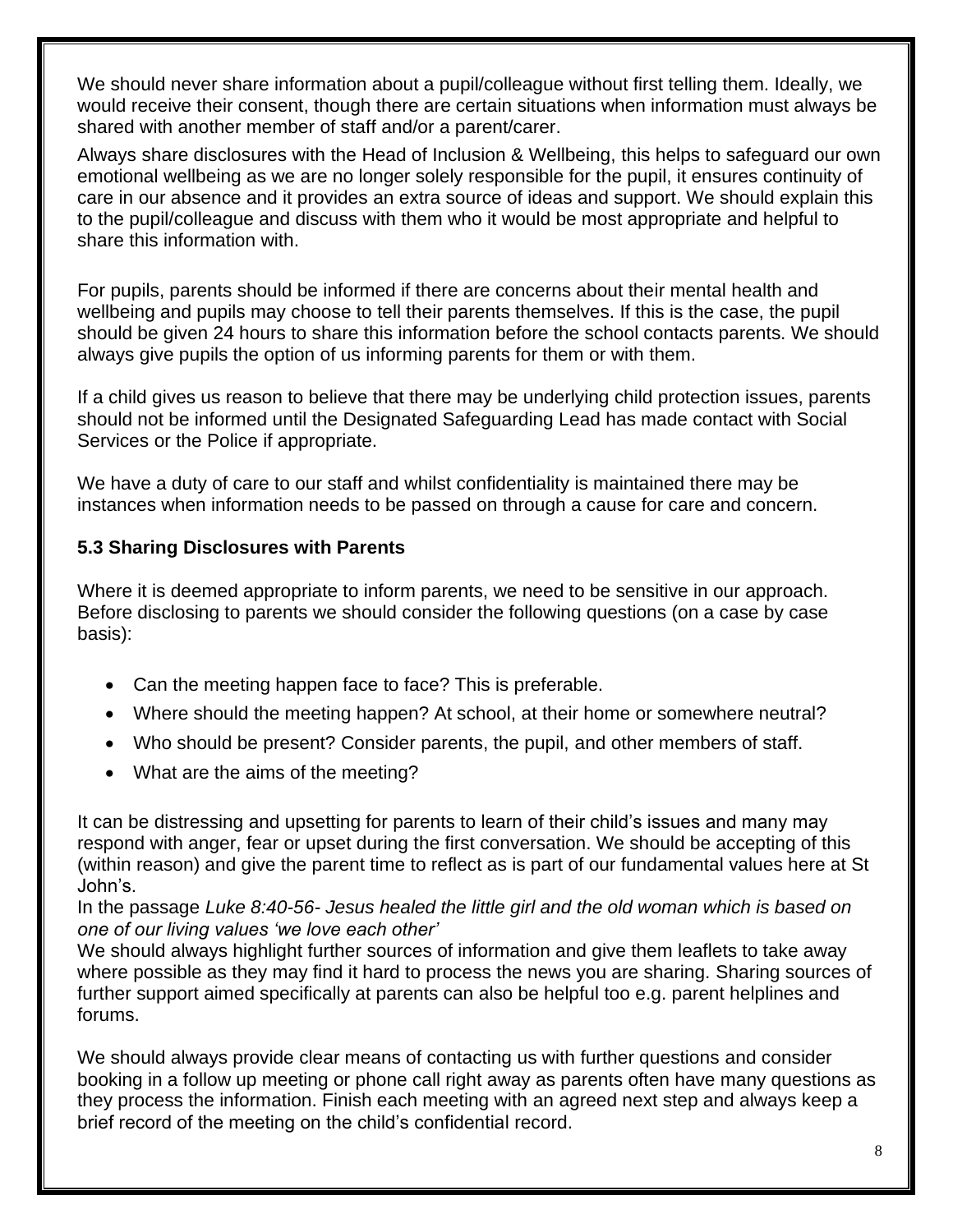Parents are often very welcoming of support and information from the school about supporting their children's emotional and mental health. In order to support parents we will:

- Highlight sources of information and support about common mental health issues on our school website
- Ensure that all parents are aware of who to talk to and procedures for doing this, if they have concerns about their own child or a friend of their child
- Make our mental health policy easily accessible to parents
- Share ideas about how parents can support positive mental health in their children through our regular information evenings
- Keep parents informed about the mental health topics their children are learning about in PSHE and share ideas for extending and exploring this learning at home

#### **5.4. Supporting Peers**

When a pupil is suffering from mental health issues, it can be a difficult time for their friends. Friends often want to support but do not know how. In the case of self-harm or eating disorders, it is possible that friends may learn unhealthy coping mechanisms from each other. In order to keep peers safe, we will consider on a case by case basis which friends may need additional support. Support will be provided either in one to one or group settings and will be guided by conversations by the pupil who is suffering and their parents with whom we will discuss:

- What it is helpful for friends to know and what they should not be told
- How friends can best support
- Things friends should avoid doing / saying which may inadvertently cause upset
- Warning signs that their friend is in need of help (e.g. signs of relapse)

Additionally, we will want to highlight with peers:

- Where and how to access support for themselves
- Safe sources of further information about their friend's condition
- Healthy ways of coping with the difficult emotions they may be feeling

Our Junior Leadership Team receive training in basic safeguarding and mental health awareness to act as peer support.

#### **6. Training**

All staff will receive regular training about recognising and responding to mental health issues as part of their regular child protection training in order to enable them to keep pupils safe.